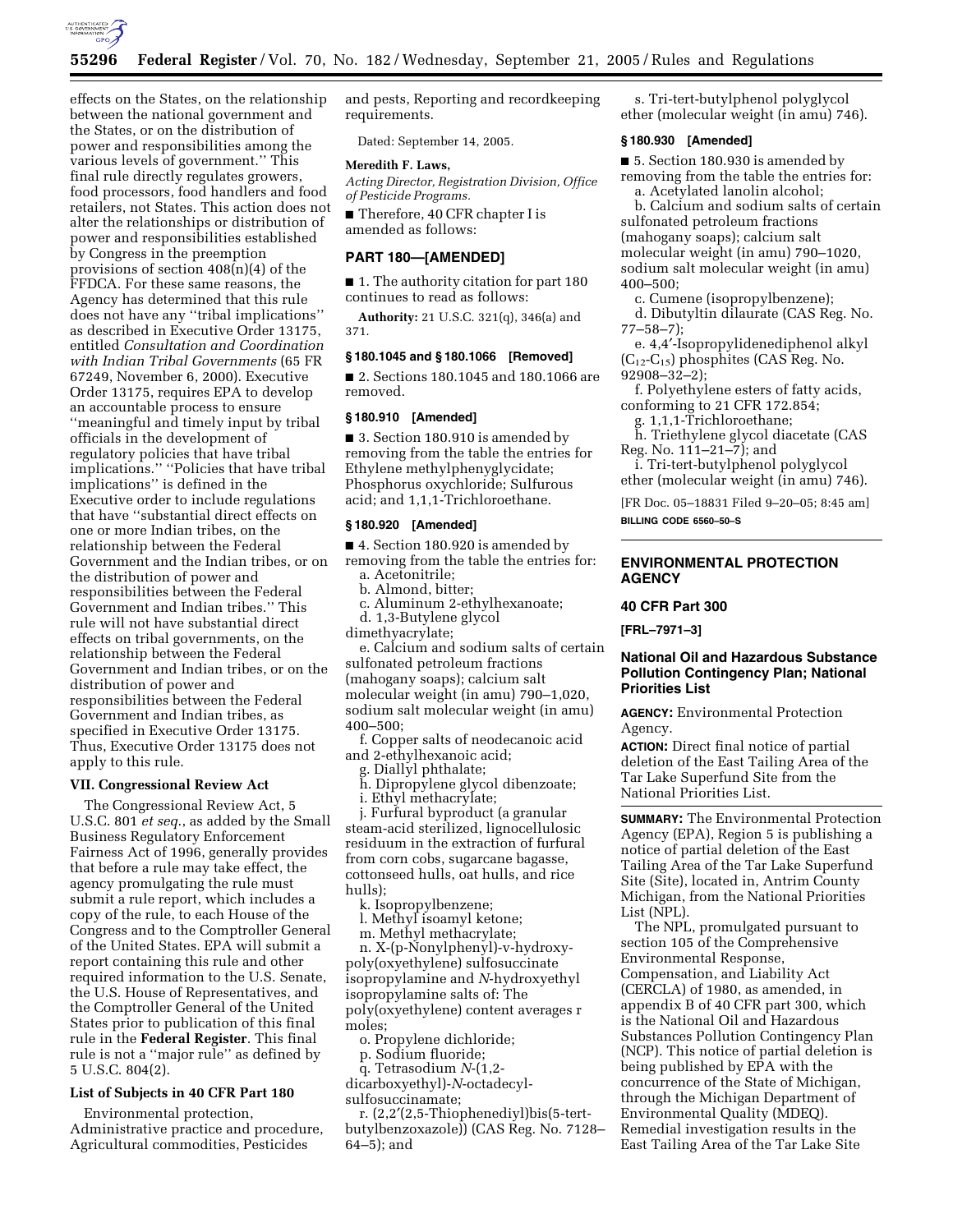have shown that no threat to public health or the environment exist and, therefore, the taking of remedial measures under CERCLA is not necessary at this time.

**DATES:** This notice of partial deletion will be effective November 21, 2005, unless EPA receives adverse comments by October 21, 2005. If adverse comments are received, EPA will publish a timely withdrawal of the notice of partial deletion in the **Federal Register** informing the public that the partial deletion will not take effect.

**ADDRESSES:** Comments may be mailed to: Stuart Hill, Community Involvement Coordinator, U.S. EPA (P–19J), 77 W. Jackson Blvd., Chicago, IL 60604. Electronic comments may be sent to *bloom.thomas@epa.gov.* 

*Information Repositories:*  Comprehensive information about the Site is available for viewing and copying at the Site information repositories located at: EPA Region 5 Record Center, 77 W. Jackson, Chicago, Il 60604, (312) 353–5821, Monday through Friday 8 a.m. to 4:00 p.m.; Mancelona Public Library, 202 W. State Street, Mancelona, MI 49945, (231) 587–9451. Monday through Friday 8 a.m. to 4 p.m., Tuesday and Thursday 6 p.m to 8 p.m.

**FOR FURTHER INFORMATION CONTACT:**  Thomas Bloom, Remedial Project Manager at (312) 886–1967, *bloom.thomas@epa.gov* or Gladys Beard, State NPL Deletion Process Manager at (312) 886–7253, *Beard.Gladys@EPA.Gov* or 1–800–621– 8431, (SR–6J), U.S. EPA Region 5, 77 W. Jackson, Chicago, IL 60604.

### **SUPPLEMENTARY INFORMATION:**

# **Table of Contents**

I. Introduction

II. NPL Partial Deletion Criteria III. Partial Deletion Procedures IV. Basis for Partial Deletion V. Partial Deletion Action

### **I. Introduction**

EPA Region 5 is publishing this notice of partial deletion of the East Tailing Area of the Tar Lake, Superfund Site from the NPL. The East Tailing Area of the Tar Lake Site, as described in the Remedial Investigation Report for Operable Unit 2, August 7, 2000, consists of approximately 40 acres of land east of Peckham Lake.

The EPA identifies sites that appear to present a significant risk to public health or the environment and maintains the NPL as the list of those sites. As described in section 300.425(e)(3) of the NCP, sites partially deleted from the NPL remain eligible for remedial actions if conditions at the

partially deleted site warrant such action.

This action will be effective November 21, 2005 unless EPA receives adverse comments by October 21, 2005, on this document. If adverse comments are received within the 30-day public comment period on this document, EPA will publish a timely withdrawal of this partial deletion before the effective date of the partial deletion and the partial deletion will not take effect. EPA will, as appropriate, prepare a response to comments and continue with the partial deletion process on the basis of the notice of intent to partially delete and the comments already received. There will be no additional opportunity to comment.

Section II of this document explains the criteria for partial deletion of sites from the NPL. Section III discusses procedures that EPA is using for this action. Section IV discusses the East Tailing Area of the Tar Lake Superfund Site and demonstrates how it meets the partial deletion criteria. Section V discusses EPA's action to partially delete the East Tailing Area from the NPL unless adverse comments are received during the public comment period.

### **II. NPL Partial Deletion Criteria**

Section 300.425(e) of the NCP provides that releases may be partially deleted from the NPL where no further response is appropriate. In making a determination to delete a release from the NPL, EPA shall consider, in consultation with the State, whether any of the following criteria have been met:

i. Responsible parties or other persons have implemented all appropriate response actions required;

ii. All appropriate Fund-financed (Hazardous Substance Superfund Response Trust Fund) responses under CERCLA have been implemented, and no further response action by responsible parties is appropriate; or

iii. The remedial investigation has shown that the release poses no significant threat to public health or the environment and, therefore, the taking of remedial measures is not appropriate.

Even if a portion of a site is deleted from the NPL, where hazardous substances, pollutants, or contaminants remain at the portion of the deleted site above levels that allow for unlimited use and unrestricted exposure, CERCLA section 121(c), 42 U.S.C. 9621(c), requires that a subsequent review of the deleted portion of the site be conducted at least every five years after the initiation of the remedial action at the site to ensure that the action remains protective of public health and the

environment. If new information becomes available which indicates a need for further action, EPA may initiate remedial actions. Whenever there is a significant release from the portion deleted from the NPL, the deleted portion of the site may be restored to the NPL without application of the hazard ranking system.

## **III. Partial Deletion Procedures**

The following procedures apply to partial deletion of this Site:

(1) The EPA consulted with the State of Michigan on the partial deletion of the East Tailing Area of the Site from the NPL prior to developing this notice of partial deletion.

(2) Michigan concurred with partial deletion of the East Tailing Area of the Site from the NPL.

(3) Concurrently with the publication of this notice of partial deletion, a notice of intent to partially delete is published today in the ''Proposed Rules'' section of the **Federal Register**, is being published in a major local newspaper of general circulation at or near the Site, and is being distributed to appropriate federal, state, and local government officials and other interested parties. The newspaper notice announces the 30-day public comment period concerning the notice of intent to partially delete the East Tailing Area of the Site from the NPL.

(4) The EPA placed copies of documents supporting the partial deletion of the East Tailing Area in the Site information repositories identified above.

(5) If adverse comments are received within the 30-day public comment period on this document, EPA will publish a timely notice of withdrawal of this notice of partial deletion before its effective date and will prepare a response to comments and continue with a decision on the partial deletion based on the notice of intent to partially delete and the comments already received.

Partial deletion of the East Tailing Area of the Site from the NPL does not itself create, alter, or revoke any individual's rights or obligations. Partial deletion of the East Tailing Area of the Site from the NPL does not in any way alter EPA's right to take enforcement actions, as appropriate. The NPL is designed primarily for informational purposes and to assist EPA management. Section 300.425(e)(3) of the NCP states that the partial deletion of a site from the NPL does not preclude eligibility for future response actions should future conditions warrant such actions.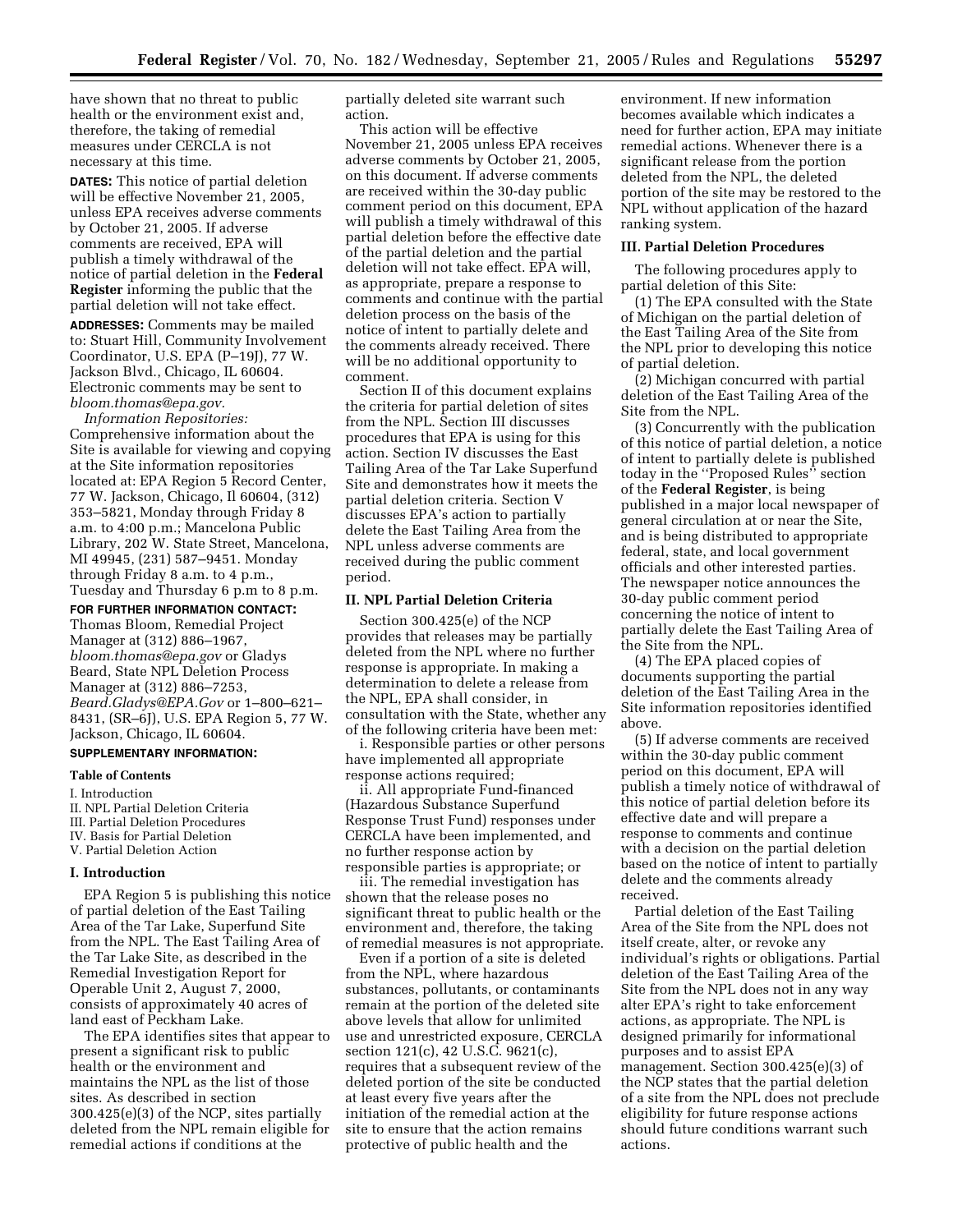### **IV. Basis for Partial Deletion**

The following information provides EPA's rationale for deleting the East Tailing Area of this Site from the NPL:

### *Site Location*

The Tar Lake Superfund site (the Site) is located in Mancelona Township, Antrim County, Michigan. It is a former iron manufacturing facility that operated between 1882 and 1945. Response actions at the Tar Lake Superfund site have been separated into two operable units. The first operable unit (OU1), addressed tar contamination in a 4-acre depression of the 200-acre site by removing and transporting approximately 47,000 tons of tar to an energy recovery facility. The second operable unit (OU2), addressed remaining contamination throughout the 200-acre site.

#### *Site History*

Beginning in 1882 and continuing through 1945, the Tar Lake site was the location of an iron production facility. The Antrim Iron Works Company used the charcoal method to produce iron. In 1910, the Antrim Iron Works Company began producing charcoal in sealed retorts from which pyroligneous (made by destructive distillation of wood) liquor was recovered. A secondary chemical manufacturing process was applied to the recovered pyroligneous liquor at the iron works. The pyroligneous liquor was further processed into calcium acetate, methanol, acetone, creosote oil, and a tarry-like waste residue—referred to throughout this document as tar. The tar was discharged into a 4-acre on-site depression. The secondary chemical process generated tar waste until 1944. Tar and water that remained in this depression are referred to as Tar Lake. As early as 1949, the groundwater coming from the Tar Lake was discovered to be contaminated with phenolic compounds. Tar Lake caught fire in 1969 and burned for several months before being extinguished by natural action.

Mount Clemens Metal Products Company owned and periodically used the Tar Lake area of the Site for waste disposal from 1957 until 1967. Gulf and Western Manufacturing Company, successor to Mount Clemens Metal Products Company, owned the property from 1967 to approximately 1982. In December 1982, Gulf and Western Manufacturing Company dissolved due to a merger with Gulf and Western, Inc. In 1985, Gulf and Western Inc., sold the property to Fifty-Sixth Century Antrim Iron Works Company (56th Century). In

April 1989, Gulf and Western Inc., merged with Paramount Communications, Inc. Officials of 56th Century, at the Tar Lake site are employees of Paramount Communications Realty Corporation, a wholly-owned subsidiary of Paramount Communications, Inc. In 1994, Viacom International, Inc., acquired Paramount Communications, Inc., and 56th Century is currently a subsidiary of French Street Management, Inc., a subsidiary of Viacom International, Inc. In November 1999, the Community Resource Development (CRD) Inc., a non-profit community development organization, purchased approximately 88 acres of the 200 acre Tar Lake site. Current property owners include CRD Inc., Collins Aikman Products, Mancelona Township, and Mr. John Apfel.

The Tar Lake site was placed on the National Priorities List (NPL) in September 1983. On April 21, 1986, the U.S. EPA and 56th Century, a subsidiary of Viacom International, Inc., signed an Administrative Order on Consent (AOC 1986) which required that 56th Century conduct a two-phase Remedial Investigation (RI). Phase I was to develop a Preliminary Endangerment Assessment (PEA). Phase II was to be a more detailed investigation based on the results of the PEA. 56th Century installed a fence around the 4-acre Tar Lake and included an additional 14 acres of the Retort and Chemical Production Area where on-site structures and waste piles existed.

The PEA was submitted in October 1988, and it concluded that the contaminants in the groundwater did not pose a threat. EPA found the PEA to be deficient because it relied upon data which were inadequately and incompletely collected, and its conclusions were not adequately supported. EPA did not approve the PEA. In 1989, 56th Century performed additional investigative-type work required by EPA. This additional work found that there was a connection between the tar and groundwater. Groundwater beneath Tar Lake was found to contain over 50 compounds that were also found in the tar. It also was discovered that benzene and styrene were present in on-site groundwater at levels above the Safe Drinking Water Act—Maximum Contaminant Levels (MCLs). EPA determined that a source control and groundwater containment Operable Unit (OU1) was appropriate for the Site.

The 1986 AOC was amended in August 1990 to have 56th Century conduct a Phased Feasibility Study Report, to address OU1. 56th Century submitted an unacceptable Phased

Feasibility Study Report which utilized a risk assessment based on the unapproved PEA. EPA took over the preparation of the Phased Feasibility Study report. EPA completed the report in March 1992. A Record of Decision (ROD for OU1) was issued in September 1992, selecting consolidation of the tar and contaminated soil in on-site Resource Conservation and Recovery Act (RCRA) containment cells and interim groundwater treatment. A second Operable Unit (OU2) was planned to address final groundwater clean up.

Pre-design studies were conducted at the Tar Lake site from October 1993 to June 1994. The pre-design studies yielded data about tar management alternatives and media treatability which resulted in a reassessment of the selected remedial alternative presented in the 1992 ROD for OU1. An Explanation of Significant Differences (ESD for OU1) was issued in July 1998, which documents modification to the tar component of the 1992 ROD for OU1. The ESD for OU1 explained that instead of storing the excavated tar on site in RCRA containment cells, tar would be transported off site to an enduser or an energy recovery facility.

In July 1998, EPA began a response action which included the excavation and transportation of tar from the 4-acre Tar Lake. In July 1999, EPA completed the removal of 47,043 tons of tar and tar debris, backfilled the 4-acre tar lake depression with 1-foot of clean soil, and installed a temporary poly-liner in the lower areas of the 4-acre tar lake depression. MDEQ took on the responsibility of the management of storm water collected in the liner. The tar from Tar Lake was transported to two energy recovery facilities. In conjunction with EPA's response action, MDEQ installed and began to operate, on an intermittent basis, an in-situ biosparge system for on-site groundwater treatment. Currently, the in-situ biosparge system is operated approximately 8 hours per day, seven days per week. From November 1999 to June 2002, MDEQ provided bottled water to residents with site-related iron and manganese concentrations in their off-site groundwater wells above State Secondary Drinking Water Standards. Currently, a State funded municipal water system has been extended to the affected residents.

# *Remedial Investigation and Feasibility Study (OU2)*

In June 1999, EPA conducted RI fieldwork to address OU2. The RI for OU2 investigated residual contamination remaining beneath the 4-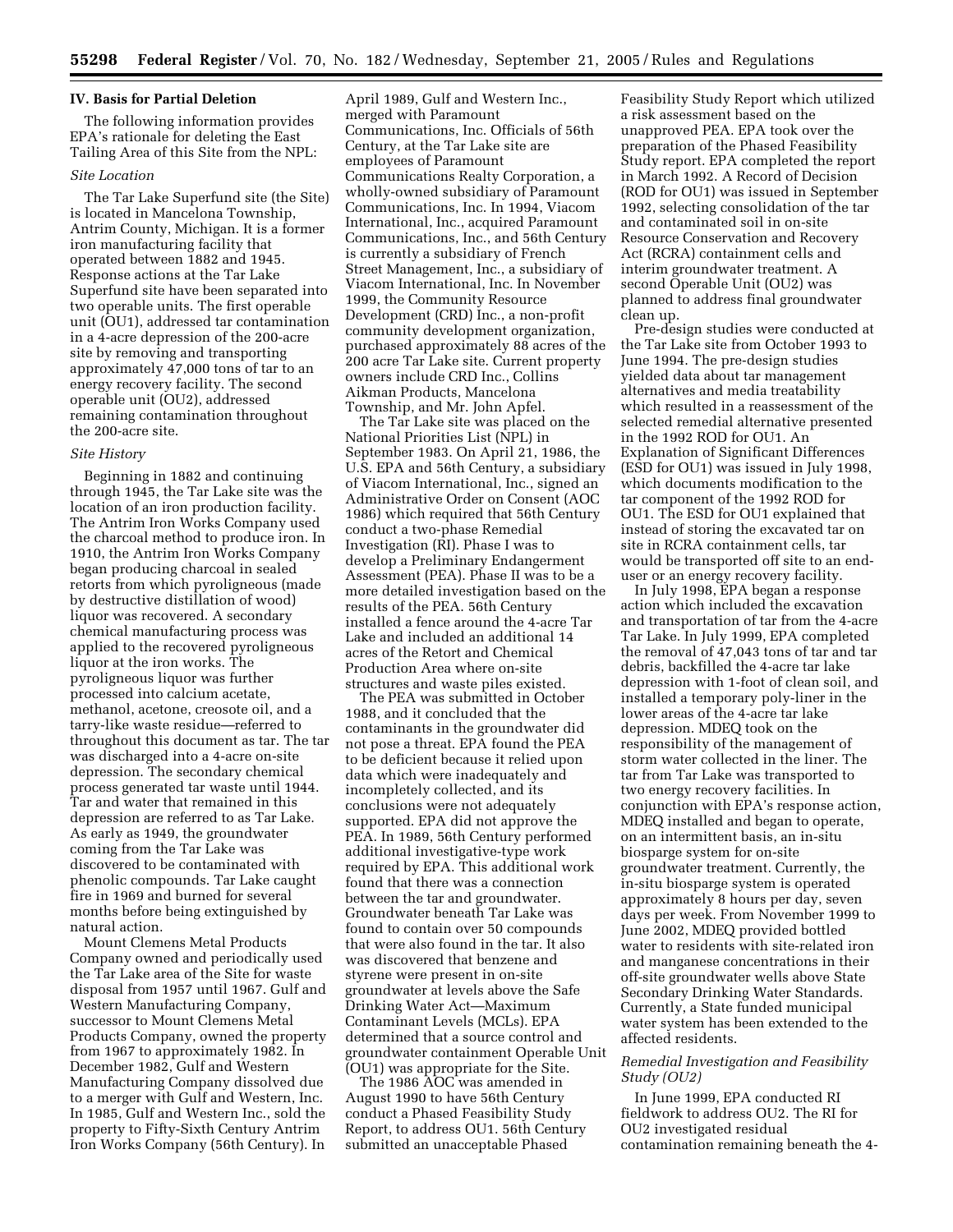acre Tar Lake and surface areas potentially impacted by the Antrim Iron Works Company's iron manufacturing processes. Historical information was researched and the knowledge gained was used to identify several production areas and the operational history of the iron manufacturing processes that may have produced potential areas of concern.

Within the 200-acre Tar Lake site, (the Iron Production Area, Creosote Area, Nelson Lake, Peckham Lake, East Tailing Area, Tar Lake Area, and Retort and Chemical Production Area), surface and subsurface soil, sediment, surface water and on-site groundwater samples were collected and analyzed for general chemistry, metals, phenolic compounds, volatile organic compounds (VOCs) and semi-volatile organic compounds (SVOCs).

Off-site areas of concern investigated were a drainage ditch adjacent to the site, off-site groundwater and a seepage area where off-site groundwater discharges to Saloon Creek. Samples collected from off-site areas were analyzed for general chemistry, metals, phenolic compounds, volatile organic compounds (VOCs) and semi-volatile organic compounds (SVOCs). Results of the RI for OU2 indicated that approximately 45,000 tons of residual tar remained in the ''rind'' beneath the 4-acre depression and was the source of on-site groundwater contamination.

During the RI, it was determined that benzene in on-site groundwater presented an unacceptable risk because it was above maximum contaminant levels, and levels of 2,4-dimethylphenol exceeded the State drinking water standards. In addition, tar/creosote waste was discovered on the surface in the Creosote Area which also presented an unacceptable risk.

## *Record of Decision for OU2 Findings*

In February 2002, the ROD for OU2 was issued to address these unacceptable risks. Components of this selected remedy were:

a. Removal of on-site foundations and miscellaneous debris impeding remedation;

b. Removal of the poly-liner to enhance infiltration of precipitation to flush contaminants to groundwater;

c. Bioventing of approximately 45,000 tons of rind material;

d. Installation of a groundwater circulation system for approximately 45,000 tons of rind material;

e. Continued operation of the on-site groundwater biosparge system to treat contaminants in the on-site groundwater (costs \$48,000 per year);

f. Institutional controls including recording legal notices on property deeds to restrict on-site groundwater use;

g. Long-term monitoring to assess groundwater conditions over time (\$2,000 per event): and

h. Excavation of approximately 15,000 tons of tar/creosote waste from the Creosote Area and transportation to an energy recovery facility.

On page 2 of the Declaration section, and on page 27 of the Decision Summary section in the 2002 ROD for OU2, it was explained that EPA would evaluate the amount of rind beneath the 4-acre depression and determine whether it would be more cost effective to remove the rind rather than install the bioventing and groundwater circulation systems. Results of predesign data collection, which followed the RI for OU2, indicated that there was approximately 21,000 tons of rind in the 4-acre depression, as compared to the initial estimate of 45,000 tons. In addition, the amount of tar/creosote waste found in the Creosote Area amounted to only 225 tons, as compared to 15,000 tons. In September 2004, an Explanation of Significant Differences (ESD for OU2) was issued to document a change of two remedial action components from bioventing and groundwater circulation of the rind to excavation and off-site disposal. The remedial action component to address tar/creosote waste found in the Creosote Area was changed from excavation and transportation to an energy recovery facility to excavation and off-site disposal.

Through groundwater modeling and groundwater sampling conducted during the RI for OU2, EPA was confident that if the rind was removed, on-site groundwater would decrease to acceptable levels in between one to three years. Evaluation of current groundwater monitoring data upgradient and downgradient of the biosparge system indicates that the biosparge system is operating as designed and is effective. Contamination was not found in the East Tailing Area of the Tar Lake Site. EPA does not anticipate an adverse impact from this partial deletion. The East Tailing Area is upgradient from the contaminated rind and EPA has no further concern with groundwater beneath the East Tailing Area.

#### *Characterization of Risk*

The Remedial Investigation for OU2 has shown that there is no contamination present in the East Tailing Area. Therefore, there is not an unacceptable risk in the East Tailing

Area. No additional response action is required at the East Tailing Area of the Tar Lake Site. The current conditions at the East Tailing Area are protective of human health and the environment.

## *Response Action for OU2*

On June 14, 2004, EPA began remedial construction activities. Site preparation such as mobilization of equipment, road building, pad construction and removal of top soil and overburden continued until July 3, 2004. Approximately 4,000 cubic yards of top soil and 8,000 cubic yards of overburden (non-impacted soil and slag) were excavated from the 4-acre depression above the rind.

On July 7, 2004 and continuing through August 28, 2004, 21,482 tons of rind and 225 tons tar/creosote waste from the Creosote Area were excavated and disposed of locally at an approved RCRA Subtitle D landfill in Federick, Michigan. Removal of on-site foundations and miscellaneous debris impeding remediation and removal of the poly-liner to enhance infiltration were also completed. Remedial action costs associated with these activities were approximately \$1,200,000.

A pre-final inspection was conducted by EPA and MDEQ on September 20, 2004. Site restoration activities such as backfilling, regrading and seeding the 4 acre depression had been properly conducted. Decontamination and demobilization of all equipment was completed at that time. The work trailers were demobilized the following day, which was September 21, 2004. EPA and MDEQ have determined that RA construction activities have been performed according to specifications and anticipate that removal and off-site disposal of the rind material will meet remedial action objectives for the Tar Lake Site.

#### *Cleanup Standards*

The objectives of the remedies were to ensure that by source removal, off-site groundwater would decrease over time and within 3 years, on-site groundwater would decrease to an acceptable level.

### *Operation and Maintenance*

As part of the remedy requirement for long-term monitoring, EPA and MDEQ will conduct three groundwater sampling events per year. In addition, MDEQ will continue to operate the onsite biosparge system to treat residual contamination in the on-site groundwater.

#### *Five-Year Review*

Because hazardous substances will remain at other portions of the Tar Lake